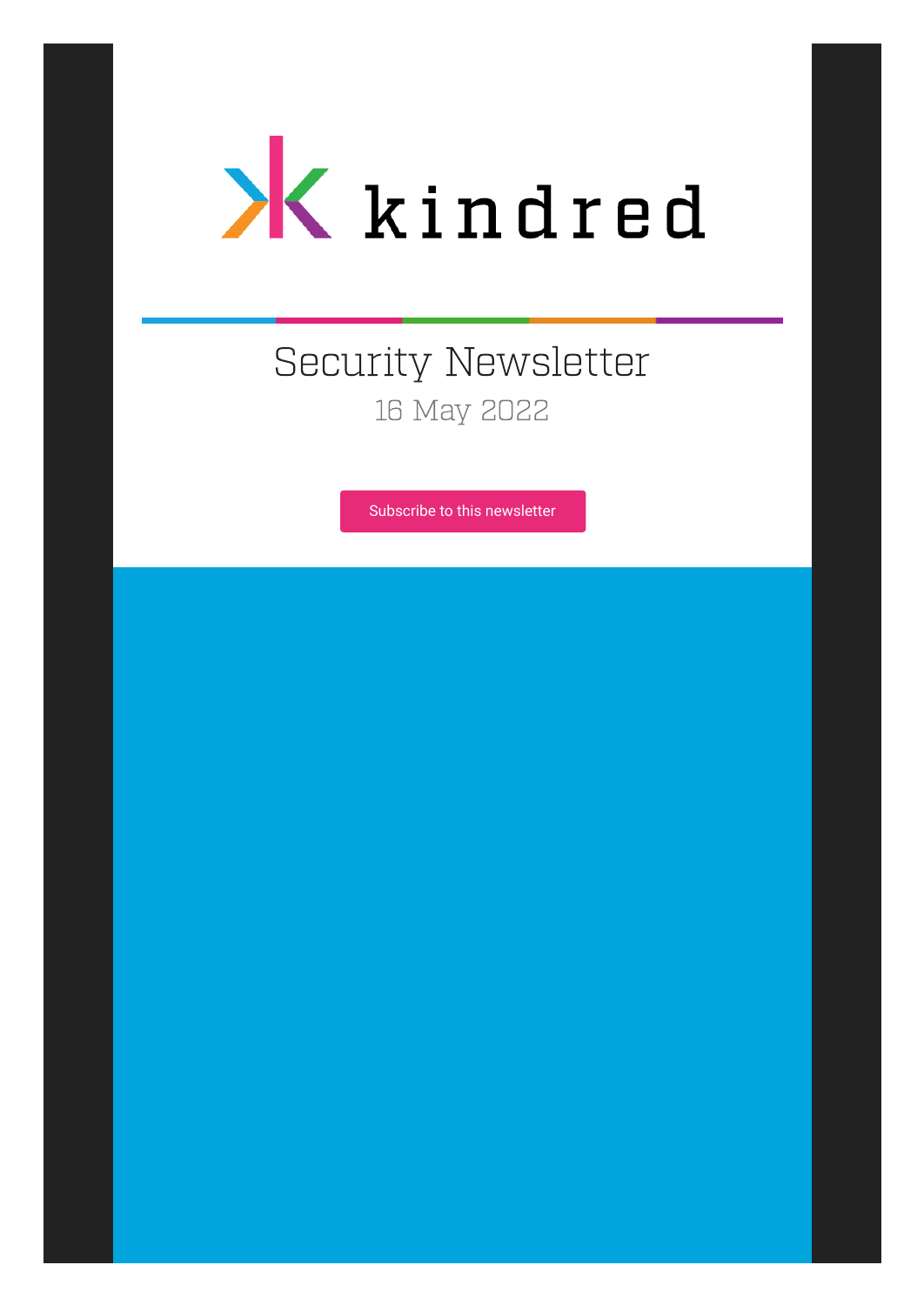#### Western Governments Accuse Russia of Hacking US Satellite Internet Provider



The European Union and the UK government accused Russia of conducting several hacks linked to its invasion in Ukraine, including one against a satellite provider of high-speed internet in Europe.

"The European Union and its Member States, together with its international partners, strongly condemn the malicious cyber activity conducted by the Russian Federation against Ukraine, which targeted the satellite KA-SAT network, operated by Viasat," read the press release from the EU.

"The UK's National Cyber Security Centre (NCSC) assesses that the Russian Military Intelligence was almost certainly involved in the 13 January defacements of Ukrainian government websites and the deployment of Whispergate destructive malware. The NCSC also assesses that it is almost certain Russia was responsible for the subsequent cyber-attack impacting Viasat on 24 February," the UK government's press release read.

[Read More on Vice](https://www.vice.com/en/article/93bpvd/western-governments-accuse-russia-of-hacking-us-satellite-internet-provider)

[Even More in EC's press release](https://www.consilium.europa.eu/en/press/press-releases/2022/05/10/russian-cyber-operations-against-ukraine-declaration-by-the-high-representative-on-behalf-of-the-european-union/)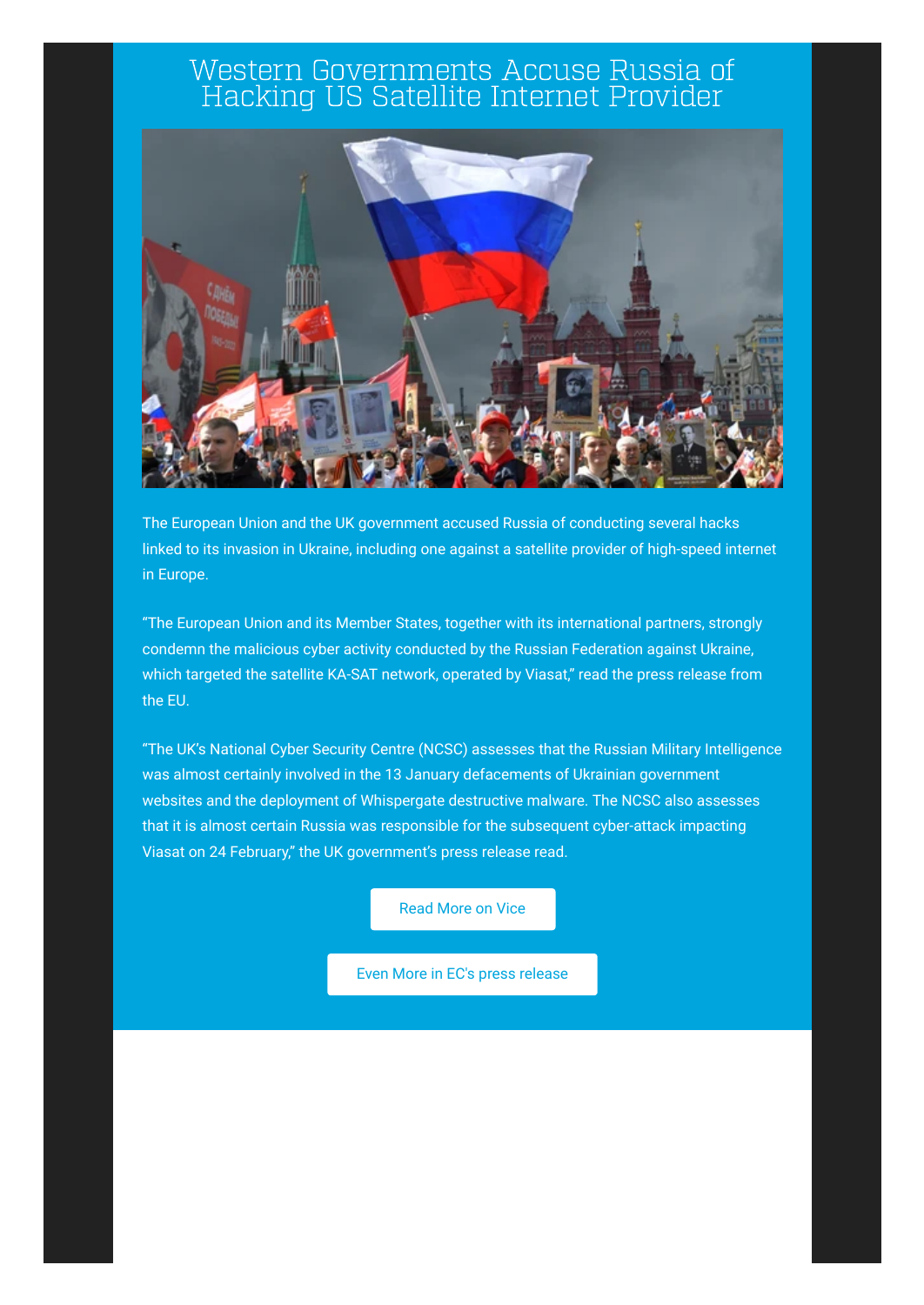## More #News

- [DEA Investigating Breach of Law Enforcement Data Portal](https://krebsonsecurity.com/2022/05/dea-investigating-breach-of-law-enforcement-data-portal/)
- [Italian CERT: Hacktivists hit govt sites in 'Slow HTTP' DDoS attacks](https://www.bleepingcomputer.com/news/security/italian-cert-hacktivists-hit-govt-sites-in-slow-http-ddos-attacks/)
- [Iranian hackers exposed in a highly targeted espionage campaign](https://www.bleepingcomputer.com/news/security/iranian-hackers-exposed-in-a-highly-targeted-espionage-campaign/)
- [Our Medical Devices' Open Source Problem What Are the Risks?](https://www.bleepingcomputer.com/news/security/our-medical-devices-open-source-problem-what-are-the-risks/)
- [FBI, CISA, and NSA warn of hackers increasingly targeting MSPs](https://www.bleepingcomputer.com/news/security/fbi-cisa-and-nsa-warn-of-hackers-increasingly-targeting-msps/)
- [US, EU blame Russia for cyberattack on satellite modems in Ukraine](https://www.bleepingcomputer.com/news/security/us-eu-blame-russia-for-cyberattack-on-satellite-modems-in-ukraine/)
- [Researchers Find Potential Way to Run Malware on iPhone Even When it's OFF](https://thehackernews.com/2022/05/researchers-find-way-to-run-malware-on.html)
- [Google Created 'Open Source Maintenance Crew' to Help Secure Critical Projects](https://thehackernews.com/2022/05/google-created-open-source-maintenance.html)
- [E.U. Proposes New Rules for Tech Companies to Combat Online Child Sexual Abuse](https://thehackernews.com/2022/05/eu-proposes-new-rules-for-tech.html)
- [Europe Agrees to Adopt New NIS2 Directive Aimed at Hardening Cybersecurity](https://thehackernews.com/2022/05/europe-agrees-to-adopt-new-nis2.html)
- [How a pentester's attempt to be 'as realistic as possible' alarmed cybersecurity firms](https://therecord.media/how-a-pentesters-attempt-to-be-as-realistic-as-possible-alarmed-cybersecurity-firms/)
- [The NSA Says that There are No Known Flaws in NIST's Quantum-Resistant Algorithms](https://www.schneier.com/blog/archives/2022/05/the-nsa-says-that-there-are-no-known-flaws-in-nists-quantum-resistant-algorithms.html)
- [ICE Is a Domestic Surveillance Agency](https://www.schneier.com/blog/archives/2022/05/ice-is-a-domestic-surveillance-agency.html)
- [Taking on the Next Generation of Phishing Scams](https://security.googleblog.com/2022/05/taking-on-next-generation-of-phishing.html)

#### #Breach Log

- [Engineering firm Parker discloses data breach after ransomware attack](https://www.bleepingcomputer.com/news/security/engineering-firm-parker-discloses-data-breach-after-ransomware-attack/)
- [BRIEF Canadian fighter jet training company investigating ransomware attack](https://therecord.media/top-aces-ransomware-attack-lockbit/)
- [Costa Rica's new president declares state of emergency after Conti ransomware attack](https://therecord.media/costa-ricas-new-president-declares-state-of-emergency-after-conti-ransomware-attack/)

## #Patch Time!

- [Microsoft Patch Tuesday, May 2022 Edition](https://krebsonsecurity.com/2022/05/microsoft-patch-tuesday-may-2022-edition/)
- [Hackers are exploiting critical bug in Zyxel firewalls and VPNs](https://www.bleepingcomputer.com/news/security/hackers-are-exploiting-critical-bug-in-zyxel-firewalls-and-vpns/)
- [HP fixes bug letting attackers overwrite firmware in over 200 models](https://www.bleepingcomputer.com/news/security/hp-fixes-bug-letting-attackers-overwrite-firmware-in-over-200-models/)

## #Tech and #Tools

- **[Hunting evasive vulnerabilities](https://portswigger.net/research/hunting-evasive-vulnerabilities)**
- [Putting Things in Context | Timelining Threat Campaigns](https://www.sentinelone.com/labs/putting-things-in-context-timelining-threat-campaigns/)
- [BPFdoor: Stealthy Linux malware bypasses firewalls for remote access](https://www.bleepingcomputer.com/news/security/bpfdoor-stealthy-linux-malware-bypasses-firewalls-for-remote-access/)
- [Release of Technical Report into the AMD Security Processor](https://googleprojectzero.blogspot.com/2022/05/release-of-technical-report-into-amd.html)
- [Where to begin? Prioritizing ATT&CK Techniques](https://medium.com/mitre-engenuity/where-to-begin-prioritizing-att-ck-techniques-c535b50983f4)